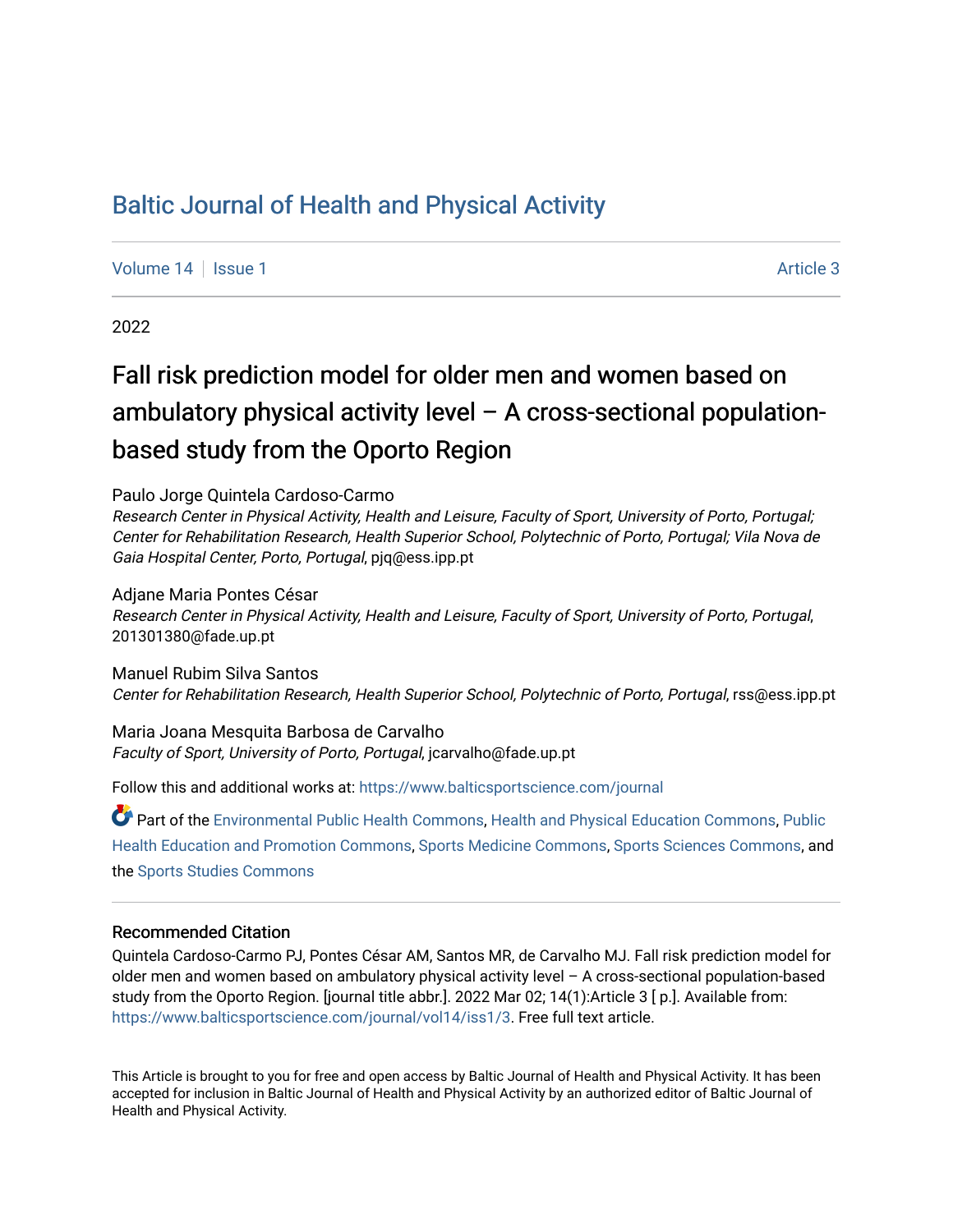

## *Article*

# **Fall risk prediction model for older men and women based on ambulatory physical activity level – A cross-sectional population-based study from the Oporto Region**

**Paulo Jorge QUINTELA CARDOSO-CARMO1 \*, Adjane Maria PONTES CÉSAR2, Manuel Rubim Silva SANTOS3, Maria Joana Mesquita Barbosa DE CARVALHO4**

- <sup>1</sup> Research Center in Physical Activity, Health and Leisure, Faculty of Sport, University of Porto, Portugal; Center for Rehabilitation Research, Health Superior School, Polytechnic of Porto, Portugal; Vila Nova de Gaia Hospital Center, Porto, Portugal; ORCI[D 0000-0002-3142-2914](https://orcid.org/0000-0002-3142-2914)
- <sup>2</sup> Research Center in Physical Activity, Health and Leisure, Faculty of Sport, University of Porto, Portugal
- Center for Rehabilitation Research, Health Superior School, Polytechnic of Porto, Portugal; ORCI[D 0000-0002-7394-7604](https://orcid.org/0000-0002-7394-7604)
- Research Center in Physical Activity, Health and Leisure, Faculty of Sport, University of Porto, Portugal
- **\*** Correspondence: Paulo Jorge Quintela Cardoso-Carmo, Escola Superior de Saúde. Politécnico do Porto. Rua Dr. António Bernardino de Almeida, 400 4200-072 Porto. Portugal, e-mail: pjq@ess.ipp.pt; phone no.: 00351965665465.

**Abstract:** Introduction. Falls among the elderly are an important community health problem due to its high incidence, functional and social repercussion. Dissimilar results arose in recent studies concerning fall risk and physical activity levels. This study measures the association between physical activity (PA) levels, and fall risk (FR), investigates which levels of PA are influential in FR and presents a fall risk prediction models for the elderly. Material and Methods. One hundred and seventy elderly adults (72.34 ± 6.70 years old, 124 female), completed Performance-Orientated-Mobility-Assessment; PA was assessed by accelerometry. Pearson's correlation verified the association between FR, Age, and PA. Multiple linear regression (MLR) was used to investigate the influence of variables on FR. Results. PA, age are predictors of FR, with PA (moderate, negative) age (moderate, positive). MLR analysis showed FR variability explained by PA (42.0%) and by age (37.0%), and by gender, female FR explained by light PA (47.0%), while in male, FR explained by sedentary behaviour (44.1%) and age (22.7%) independently. Conclusion. Individuals with higher physical activity have lower fall risk. Older are prone to fall. Older women with light physical activity are less likely to fall. Older men with more sedentary behaviour are prone to fall.

**Keywords:** active aging, accelerometer, balance, motor activity levels, sedentary behaviour.

# **1. Introduction**

Increased age-related falling incidence is an important public health concern that affects 30% of individuals beyond 65 years of age [1, 2] and up to 50% of individuals older than 75 years [3–6].

The high incidence, long-term effects, loss of autonomy and costs for support, recovery and rehabilitation of falls will increasingly impact our health care system as time goes on [7]. In this sense, the diagnosis of clinical, behaviour and functional parameters associated with falls in the elderly has become a major challenge for the scientific community [8].

Most falls are caused by the interaction of multiple intrinsic and extrinsic risk factors [9–11], presenting lifestyle, namely physical activity (PA), an important role in the occurrence of falls [12]. However, while the majority of studies showed that PA is associated

**Citation:** Quintela Cardoso-Carmo PJ, Pontes César AM, Santos MRS, de Carvalho MJMB. Fall risk prediction model for older men and women based on ambulatory physical activity level – A crosssectional population-based study from the Oporto Region. Balt J Health Phys Act. 2022;14(1):Article3. https://doi.org/10.29359/BJHPA.14.1.03

Academic Editor: Aleksandra Bojarczuk

Received: May 2021 Accepted: November 2021 Published: March 2022

**Publisher's Note:** BJHPA stays neutral with regard to jurisdictional claims in published maps and institutional affiliations



**Copyright:** © 2022 by Gdansk University of Physical Education and Sport.

Submitted for possible open access publication under the terms and conditions of the Creative Commons Attribution (CC-BY-NC-ND) license (https://creativecommons.org/licenses/ by/4.0/).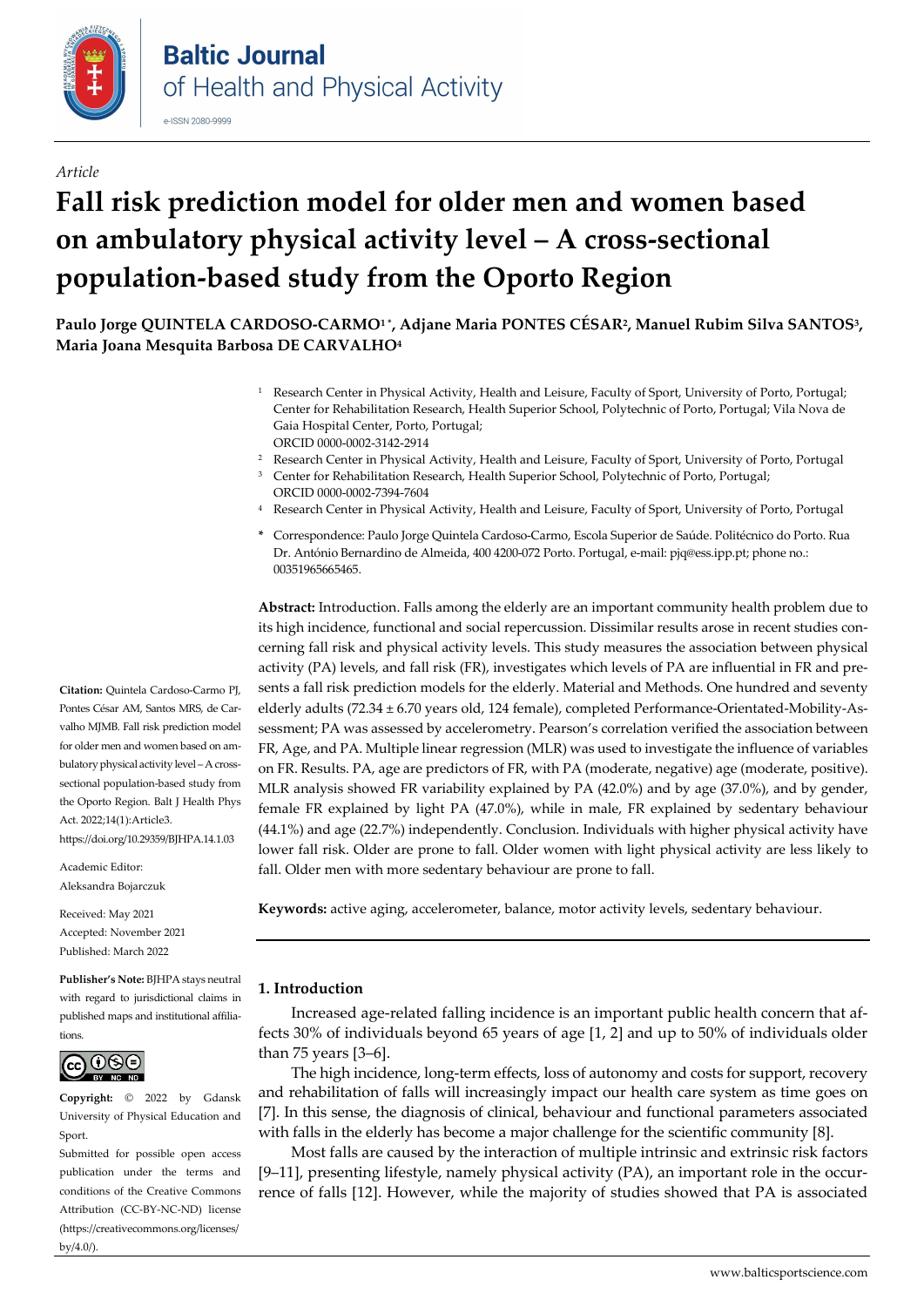with decreased risk of falling and fractures [13–17], others state that there is no relationship or even that PA is associated with in increased risk of falling [18]. This inconsistency is probably justified by different methodologies used in the studies, especially in the determination of PA: subjective – self-reported methods vs objective ones – accelerometers [19–22].

Furthermore, the relationship between fall risk (FR) and different levels of PA and, particularly, with sedentary behaviour (SB), as a behavioural risk factor for many noncommunicable diseases [23], has not been so extensively researched. The majority of studies on SB have investigated its effects on cardiovascular outcomes and physical function; however, literature is scarce regarding the impact of SB on the occurrence of falls. So, SB as well as different levels of PA, defined as any bodily movement that increases energy expenditure above a basal level, may differently contribute to FR [17].

Thus, the main aim of the study was to examine which PA levels and/or SB better predict fall risk (FR). Besides, taking into account that prediction models for FR have been developed mainly for residents of nursing homes, with scarcer studies for the general community-dwelling elderly adults, we sought to develop a predictive model based on SB and PA levels that could be applied to those aged 65 years and over living in community.

#### **2. Materials and Methods**

#### *2.1. Participants*

Two hundred and six individuals, aged 65 years and older, drawn from the Oporto area, Portugal, were invited to participate in this cross-sectional study. The exclusion criteria were: those unable to walk without a cane, or those with known medical, cognitive conditions and muscular-skeletal problems that would limit their ability to safely perform evaluations. Following the screening, 36 candidates did not perform all tests to the required selection criteria standards, resulting in a final suitable sample size of 170 participants (mean age =  $72.3 \pm 6.7$  years; 124 women and 46 men).

Subjects were informed about the study aims and procedures and then signed written informed consent before being enrolled in the study, respecting Ethical Guidelines [24] and the World Medical Association Declaration of Helsinki [25, 26]. The study was approved by the proper Ethics Committee.

#### *2.2. Measurements*

#### 2.2.1. Physical Activity

Habitual ambulatory physical activity (PA) was assessed using uniaxial accelerometry (GT1M, Actigraph, Florida, USA). Participants were instructed to wear the accelerometer on an adjustable nylon belt over the right hip, for seven consecutive days, apart from sleeping and during water-based activities, and also to record activities in a written diary [27].

Wear time validation was used, whereby continuous periods of 60+ consecutive minutes of continuous zero counts, with a tolerance of up to two minutes of activity within the range of 0–100 counts.min-1 (CPM) were defined as "no-wear" and excluded from the analysis. Data were considered valid if there was a minimum of 10 hours of wear time per day, on a minimum of four days [28, 29]. Data from all participants meet these validity criteria and none were excluded.

ActiGraph data was processed using Actilife™ software (v.6.11.3 ActiGraph, Pensacola, FL.) that converts acceleration data into counts that are summed over a user-specified interval of time called an "epoch". For the present study, the epoch was set to a 10 second interval, which allows the highest resolution. The outcome variable was reported in minutes, that is, the number of the vertical axis counts.min-1(CPM) and were generated based on the magnitude, intensity and frequency of bodily movement. Thus, the higher number of counts measured, the more active a person is. CPM is often used as an outcome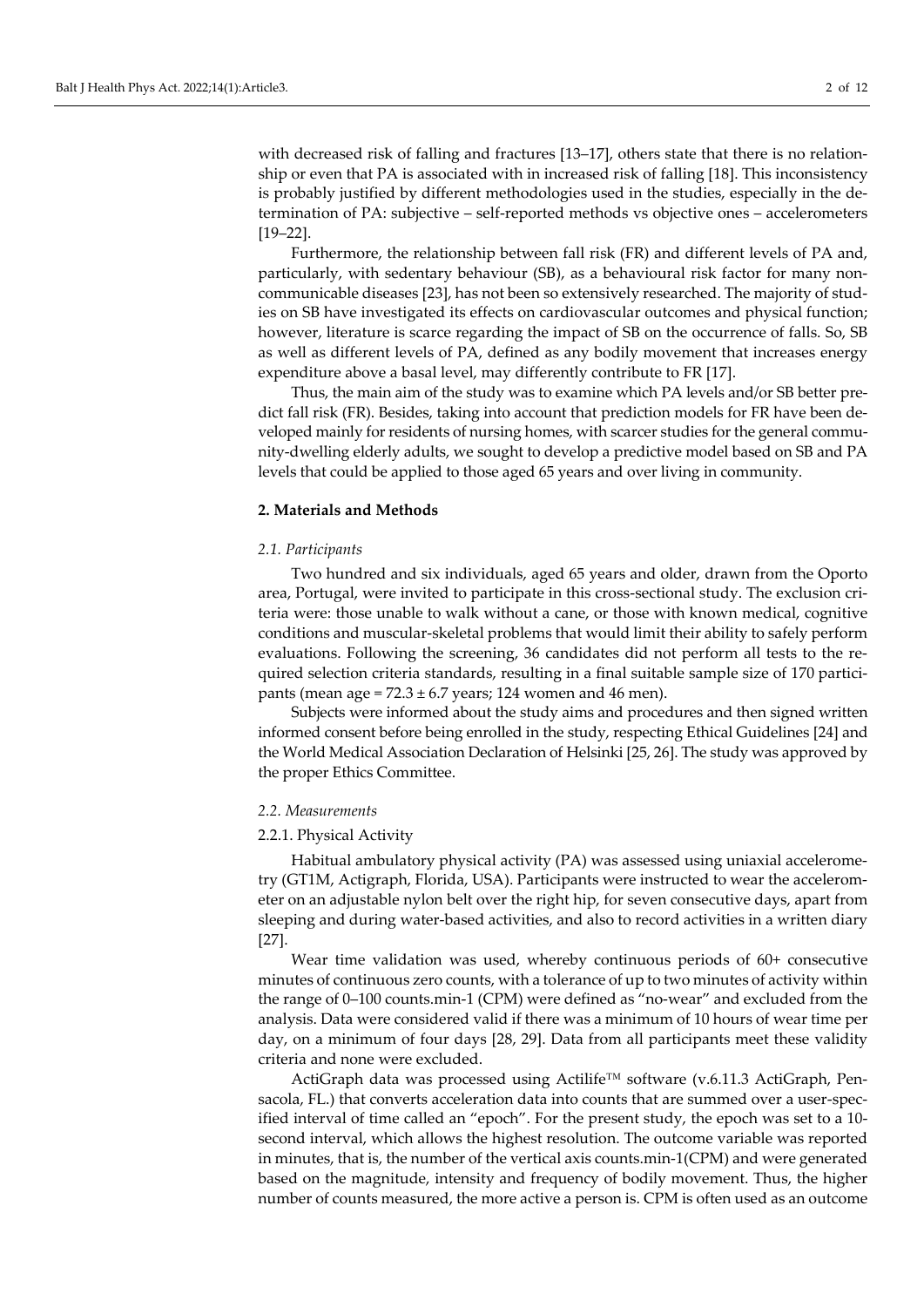variable due to its robustness, as it is not influenced by any external criteria (i.e., intensity threshold) other than wear time validation [28, 30].

Inactivity or sedentary behaviour (SB) was classified as activity below an arbitrary level of 100 CPM, and the cut-off points for light PA (LPA; 500–1,999 CPM), moderate PA (MPA; >2,000 CPM) and vigorous PA (VPA; >3,000 CPM) were all set in consistence with Sardinha et al. (2008) [27].

# 2.2.2. Fall risk

Performance Orientated Mobility Assessment (POMA) developed by Tinetti [31] was used. This assessment tool shows proven sensitivity and specificity for fall prediction [32] resulting in a widespread use of POMA in both research and clinical settings [33]. POMA consists of 2 parts for assessment of balance and gait and is frequently used to evaluate elderly populations. The score ranges from 0 to 28, and a score of 0–19 corresponds to high fall risk, while scores between 19–24 reveal the presence of a problem, classified as moderated fall risk, whereas a score of 24–28 correspond to low fall risk [34–36].

The higher the POMA score, the lower fall risk. Hence, when the POMA score tends to zero, meaning an increase in fall risk, this may be misleading. Thus, in the present study POMA was inverted into a new variable, called fall risk (FR) [37–39]. FR was created based on POMA score results by applying the formula ( $FR = 29 - POMA$ ), and the new score ranges were categorized as: low FR (1–5), moderate FR (5–10), and high FR (10–28).

## *2.3. Statistical Procedures*

SPSS 25 for Mac (SPSS Inc., Chicago, IL, USA) was used for statistical analysis. All continuous variables were expressed as mean ± standard deviation and were initially evaluated for normality using the Kolmogorov–Smirnov test.

Differences between men and women for age, POMA, FR, PA levels and clinical conditions were compared via independent sample t-test. Afterwards, the Pearson correlation coefficients test was used to assess the correlation between PA, FR and age, and the inferential stepwise Multiple Linear Regression test was used to investigate multivariate relationships among predictors of FR. The assumptions of the models, namely, normal distribution, homogeneity and independence of errors were analysed and used the criteria: probability-of-F-to-enter  $\leq$  0.05, probability-of-F-to-remove  $\geq$  0.10. G\*Power was used to obtain the effect size F2 and power of the tests. The level of significance was set at p < 0.05.

#### **3. Results**

Table 1 shows scores for age, POMA, FR, PA levels and clinical conditions. Significant differences were evident between males and females regarding PA levels: men exhibited greater sedentary behaviour ( $p = 0.027$ ) and smaller light PA ( $p = 0.012$ ). Slight differences (not significant) were found between genders in POMA, static, and dynamic balance, with men presenting better results; however, both genders had a normal score with  $M = 26.26$ (> 24). Thereby, regarding FR, both genders presented low FR (< 5). No other differences were observed in all the other components/aspects of physical activity and clinical diseases between genders.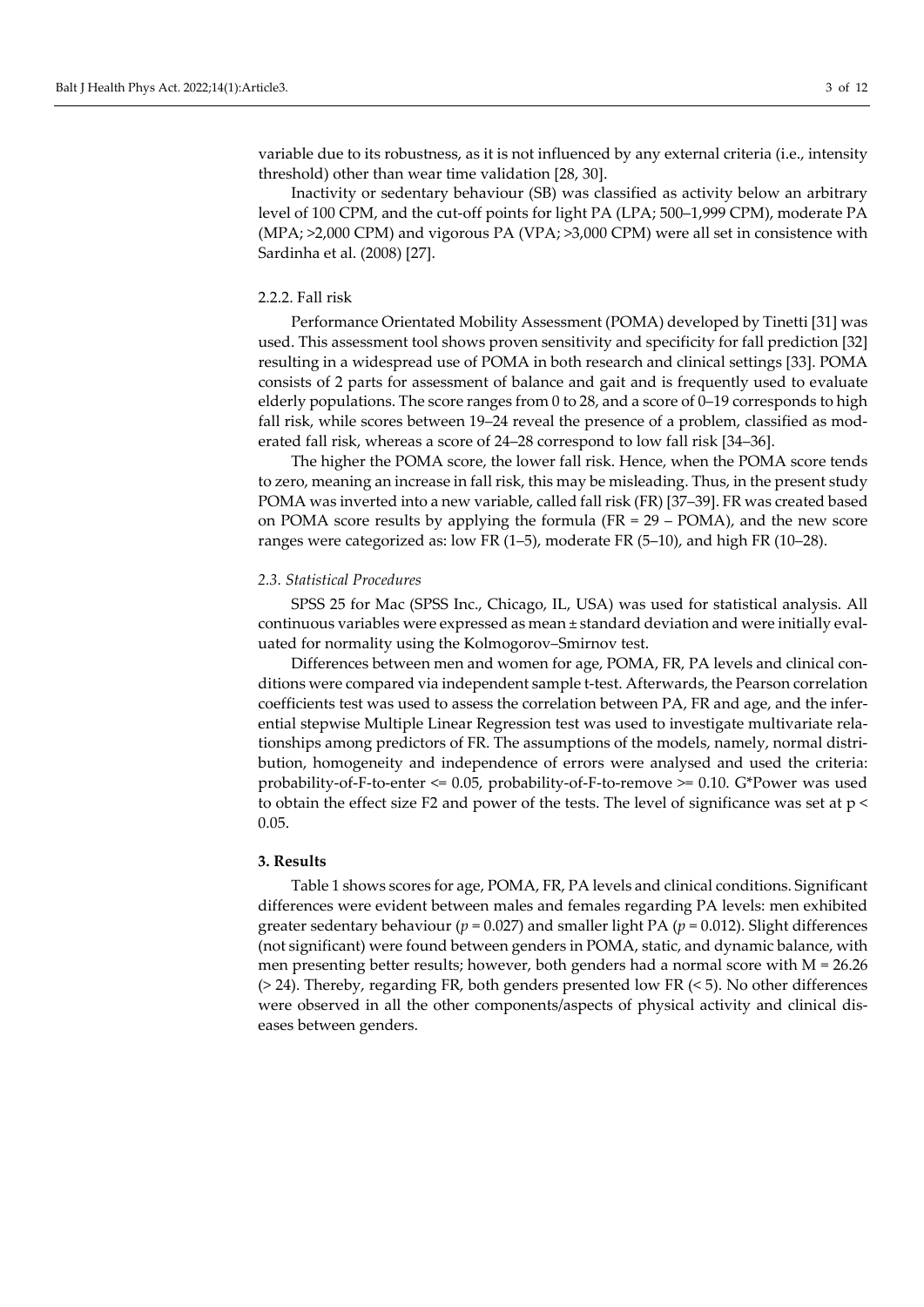| Variable                                      |                |                |                |            |  |
|-----------------------------------------------|----------------|----------------|----------------|------------|--|
|                                               | Total          | Female         | Male           | р          |  |
| Gender N/(%)                                  | 170 (100)      | 124 (72.9)     | 46 (27.1)      | $< 0.000*$ |  |
| Age (years) mean SD)                          | 72.34 (6.70)   | 71.97 (6.57)   | 73.35 (7.01)   | 0.281      |  |
| POMA Score                                    | 26.26 (2.99)   | 26.10 (3.30)   | 26.67 (1.92)   | 0.318      |  |
| <b>Static balance</b>                         | 14.80 (1.85)   | 14.71 (2.01)   | 15.05 (1.31)   | 0.324      |  |
| Dynamic balance                               | 11.45 (1.41)   | 11.39 (1.57)   | 11.62 (.84)    | 0.391      |  |
| <b>Fall Risk</b>                              | 2.74(2.99)     | 2.90(3.30)     | 2.33(1.92)     | 0.318      |  |
| PA (CPM)                                      | 4.63(2.17)     |                | 4.42 (1.80)    | 0.529      |  |
| SB (mean/hour)                                | 449.87 (83.63) |                | 477.10 (68.64) | $0.027*$   |  |
| LPA (mean/hour)                               | 274.29 (88.65) | 285.38 (92.82) | 241.68 (65.99) | $0.012*$   |  |
| MPA (mean/hour)                               | 20.42 (19.10)  | 19.32 (18.72)  | 23.64 (20.12)  | 0.256      |  |
| VPA (mean/hour)                               | 0.05(0.19)     | 0.03(0.18)     | 0.08(0.23)     | 0.152      |  |
| MVPA (mean/hour)                              | 20.46 (19.16)  | 19.35 (18.77)  | 23.73 (20.21)  | 0.251      |  |
| Cardiovascular system N/(%)                   | 78 (45.88)     |                | 18 (39.13)     | 0.132      |  |
| Musculoskeletal system                        | 26 (15.29)     |                | 9(19.57)       | 0.233      |  |
| Respiratory system                            | 19 (11.17)     | 13 (10.48)     | 6(13.04)       | 0.269      |  |
| Digestive system                              | 5(2.94)        | 3(2.41)        | 2(4.35)        | 0.310      |  |
| Signs, symptoms and<br>conditions ill-defined | 21 (12.35)     | 16 (12.90)     | 5(10.87)       | 0.421      |  |
| Other diseases                                | 3(1.76)        | 2(1.61)        | 1(2.17)        | 0.654      |  |

**Table 1.** Variable values of age, POMA, FR, PA levels, and clinical conditions by gender and independent samples t-test between genders *p* – values results.

Key: POMA – Performance Orientated Mobility Assessment; PA – physical activity; CPM – counts per minute; SB – sedentary behaviour; LPA – light physical activity; MPA – moderate physical activity; VPA – vigorous physical activity; MVPA – moderate to vigorous physical activity; SD – standard deviation; *p* – *p* value;<br>  $\frac{1}{2}$  denotes at tivity; SD – standard deviation; *p* – *p* value;  $\frac{1}{x}$  – denotes statistical significance,  $p < 0.05$ .

Associations among age, physical activity levels and fall risk are shown in Table 2. Table 2 shows that FR significantly and positively (moderate) [40] correlated with age (*r* = 0.385,  $p < 0.001$ ) and negatively with PA ( $r = -0.320$ ,  $p < 0.001$ ). All other correlations of FR were non-significant and negative with SB, LPA, MPA, VPA and MVPA.

**Table 2**. Correlation analysis (Pearson's test) of participants' age, PA, and FR.

| Variables   | <b>FR</b>  |              |           | PA         |              |       |
|-------------|------------|--------------|-----------|------------|--------------|-------|
|             | r          | р            | Class     | r          | р            | Class |
| Age         | $0.385**$  | ${}_{0.001}$ | М         | $-0.471**$ | ${}< 0.001$  | М     |
| SB          | $-0.035$   | 0.700        | S         | $-0.305**$ | < 0.001      | М     |
| <b>LPA</b>  | $-0.099$   | 0.278        | <b>VS</b> | $0.568**$  | ${}< 0.001$  | L     |
| <b>MPA</b>  | $-0.153$   | 0.093        | S         | $0.809**$  | ${}< 0.001$  | L     |
| <b>VPA</b>  | $-0.082$   | 0.370        | <b>VS</b> | $0.239**$  | 0.005        | S     |
| <b>MVPA</b> | $-0.153$   | 0.092        | S         | $0.809**$  | ${}_{0.001}$ | VL    |
| PA          | $-0.320**$ | ${}_{0.001}$ | М         |            |              |       |

Key: FR – fall risk; PA – physical activity; SB – Sedentary Behaviour; LPA – light physical activity; MPA – moderate physical activity; VPA – vigorous physical activity; MVPA – moderate to vigorous physical activity; SD – standard deviation; *p* – *p* value; \* – denotes statistical significance, *p* < 0.05. Correlation is significant at the 0.01 level (2-tailed) \*\*; Correlation is significant at the 0.05 level (2-tailed) \*; Class – *r* classification according to Hopkins (1997) [40]: VL – very large; L – large; M – moderate; S – small; VS – very small.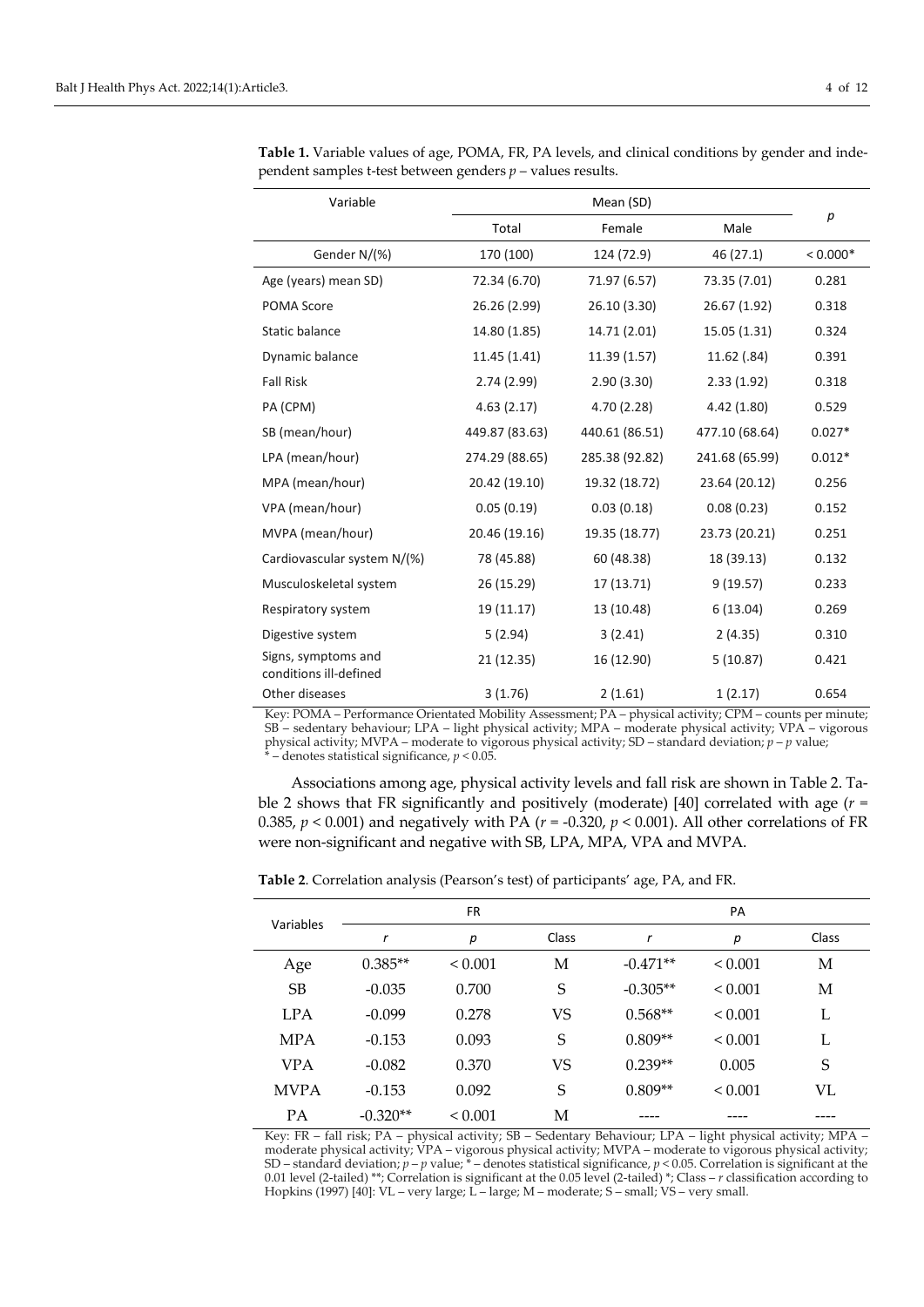Moreover, significant and negative correlations (moderate) [40] between PA and SB  $(r = -0.305, p < 0.001)$  were seen. Furthermore, PA correlated significantly, negatively and moderately with age (*r* = -0.471, *p* < 0.001). Finally, no other non-significant correlations were observed between variables.

An inferential stepwise *Multiple Linear Regression (MLR)* was undertaken to estimate the contribution of (i) age, (ii) PA levels, and gender to explain the variability of FR (Table 3). The MLR analysis found that PA significantly predicted FR (β = -0.869; *t*(81) = -7.725; *p* < 0.001), as did age (β = -0.223; t(81) = -2.079;  $p < .041$ ), explaining PA (45.0%) and age (43.0%) independently, and even more when associated, predicting both, 52.1% of the variance of FR  $(R^2 = 0.521, F(6,115) = 0.978; p < 0.001)$ . Thus, according to Table 3, adding age to the analysis increases the explanation of FR variability by 7.1% (52.1 minus 45.0). This study total sample adjusted model is then  $\widehat{FR}_{\text{Total}} = 8.289 - 0.134 \text{ PA} + 0.114 \text{ age, meaning}$ that the older participants have a greater fall risk, but the more active ones are less likely to fall.

| Model                  |                      | $R^2$ | $R_a^2$ | <b>SEE</b> | Predictive formula                                             |
|------------------------|----------------------|-------|---------|------------|----------------------------------------------------------------|
| $1$ Total              | PA                   | 0.450 | 0.420   | 3.082      |                                                                |
| $2$ Total              | Age                  | 0.430 | 0.370   | 2.942      |                                                                |
| $FR$ <sub>Total</sub>  | Predictive variables | 0.521 | 0.473   | 3.005      | $\bar{F}R_{\text{total}} = 8.289 - 0.134$<br>$PA + 0.114$ age* |
| $1$ Female             | <b>LPA</b>           | 0.483 | 0.470   | 2.756      |                                                                |
| $FR$ <sub>Female</sub> | Predictive variable  | 0.483 | 0.470   | 2.756      | $\widehat{FR}_{\text{Female}} = 9.882 - 2.113$<br>$LPA*$       |
| $1$ Total              | SB                   | 0.472 | 0.441   | 2.232      |                                                                |
| $2$ Total              | Age                  | 0.318 | 0.227   | 2.735      |                                                                |
| $FR$ <sub>Total</sub>  | Predictive variables | 0.469 | 0.458   | 2.785      | $\bar{F}R_{\text{Male}}$ = 8.229 + 2.324<br>SB +0.665 age*     |

**Table 3.** Multiple linear regression models predicting FR in the total, female and male samples.

Key: FR – fall risk; PA – physical activity; \* – denotes statistical significance, p < 0.05; Variables entered: Age; SB; LPA; MPA; VPA; MVPA; PA. Dependent variable: FR. Predictive variables: Model 1Total – PA, Model 2Total – Age. Model FRTotal – PA +Age; Model 1Female – LPA, Model FRFemale – LPA; Model 1Male – SB, Model 2Male – Age, Model FR<sub>Male</sub> – SB + Age;  $R^2$  – determination coefficient;  $R_a^2$  – adjusted determination coefficient; SEE: standard error of estimate.

Gender was not a significant predictor (data not shown). Yet, mainly due to PA levels dissimilarities between genders (Table 1), and proceeding the statistical analysis of data, a MLR of the sample with gender stratification was carried out, reaching the models  $\,F\!R_{\hbox{\tiny Female}}$ and  $\widehat{FR}_{\text{Male}}$  also presented in Table 3.

*MLR* of the female sample (Table 3) found that light PA significantly predicted FR (β  $= 0.030$ ; *t*(84) = 11.535 *p* = 0.020) and explained 47.0% of the FR variability (R<sup>2</sup> = 0.470, *F*(6,84) =  $0.582$ ;  $p$  =  $0.020$ ). The female adjusted model is then  $\overline{F}$ R<sub>Female</sub> =  $9.882$  – 2.113 LPA, meaning that old women with more light physical activity are less likely to fall.

*MLR* of the male sample (Table 3) found that the FR variability was mainly explained by sedentary behaviour (44.1%) and significantly predicted  $FR$  ( $\beta$  = -0.046;  $t(24)$  = -4.144;  $p < .001$ ), and also independently, with minor expression, by age  $(22.7%)$   $(\beta = -0.298; t(24) = -2.653;$  $p = 0.041$ ). With both predictors associated, it explained 45.8% of the FR variability  $R^2 =$ 0.458,  $F(6,24) = 4.710$ ;  $p = 0.003$ ). The male adjusted model is then  $\overline{F}R_{\text{Male}} = 8.229 + 2.324 \text{ SB}$ + 0.665 age, meaning that old men with more sedentary behaviour are more prone to fall risk; furthermore, the older they are, the higher fall risk appears. Likewise, the older and/or more sedentary men are, the more likely they are to fall.

In the total sample model using G\*Power, with age and PA, the effect size  $(f^2 =$ 0.558701) was found to exceed convention for a large effect  $(f^2 = 0.83223)$  [41], and it observed statistical power ( $\pi$  = 1.000). In the female sample model using G\*Power with LPA, the effect size ( $f^2$  = 0.7533136) was found to exceed convention for a large effect ( $f^2$  = 0.50) [41], and it observed statistical power ( $\pi$  = 1.000). Furthermore, in the male sample model,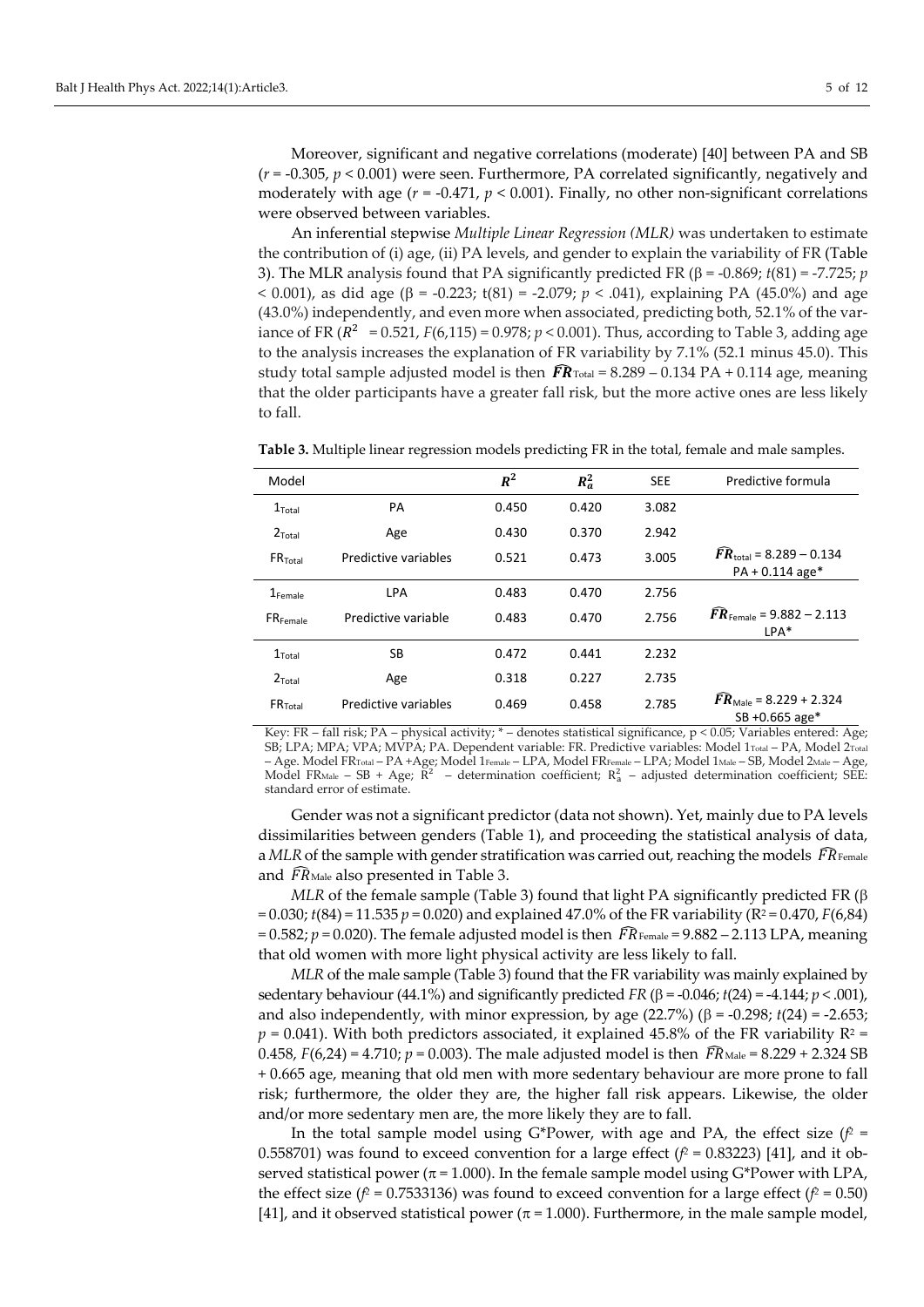using G\*Power with SB and age, the effect size  $(f^2 = 0.7581294)$  was found to exceed convention for a large effect ( $f^2$  = 0.50) [41], and it observed statistical power (π = 0.9434250). All three were suitable for detecting a large-sized effect when employing 0.05 criterion of statistical significance.

#### **4. Discussion**

The major finding of this study is that PA (negatively) and age (positively) are major FR predictors in older adults. This finding highlights the importance of considering these physical activity components in FR assessment models.

The *MLR* showed that FR variability was mainly explained by PA (42.0%) and also, with minor expression, by age (37.0%) independently, and even more when associated (47.3%). Our final adjusted model ( $\widehat{FR}_{\text{Total}}$  = 8.289 – 0.134 PA + 0.114 Age) suggests that more active older adults will have a lower fall risk, and the oldest ones will be prone to a greater fall risk. This model is highly significant (*p* < 0.05) and accounts for a large proportion ( $\approx$  52%) of the FR variability.

It is important to highlight that our model accuracy was achieved by encoding not only demographic variables but also different PA levels and SB. In this way, gender stratification showed that light PA in women and sedentary behaviour in men are significant FR predictors. By identifying those community-dwelling aged 65 years and older who are more likely to fall, the predictive model can better direct preventative efforts. In this way, and according to literature [42, 43], sedentary behaviour should be avoided and, in opposition, light-to-moderate PA should be encouraged [44].

Regarding PA levels, differences were evident between males and females, with men presenting with greater SB (*p* = 0.027) and smaller LPA (*p* = 0.012). These differences might help understand the different models obtained by MLR.

The observed correlations between total physical activity PA and the health-enhancing physical activity (moderate and vigorous PA) are in line with different studies that reported that older adults with higher PA performed better in POMA evaluation [42]. The relevance of active lifestyles for a lower FR is thus highlighted. The model's predictions are valuable because they identify the older men who are sedentary and the older women that present light activity who are most at risk.

This is of importance since falls and fall-related injuries are common, particularly in those aged over 65, with around one-third of older people living in the community falling at least once a year [45, 46]. So, diagnosis behaviour parameters associated with falls in order to better design fall prevention interventions, namely by changing lifestyles and PA behaviours, are of importance. Multiple component interventions, usually including PA (or exercise) habits, may reduce the rate of falls and risk of falling in community-dwelling older adults [47–49], just as reported here.

Balance is also subject to the biological aging process [50], by a multiplicity of factors, such as muscular strength of the legs and torso that usually deteriorate with age, thus making age also one of the predictors of balance disorders, and consequently of fall risk [51–53].

On the other hand, physical activity and physical exercise may act as a potential nonpharmacological intervention in reducing fall risk due to its multiple effects on strength, balance, and fear of falling [54–58].

By contrast, the observed negative correlation between average total PA and sedentary behaviour might raise some questions. This result might be due to the argument of lack of opportunity, since participants with high SB during daytime window will not perform as others, preventing them from reaching the activity levels of others with a more active and healthier lifestyle.

Thus, it seems that the presence of an active lifestyle, where mobility is high, promotes better performance in dynamic balance by reducing the FR. It is important to improve the practice of PA as a way to delay this ageing [50, 59], but no way to halt it indefinitely [60].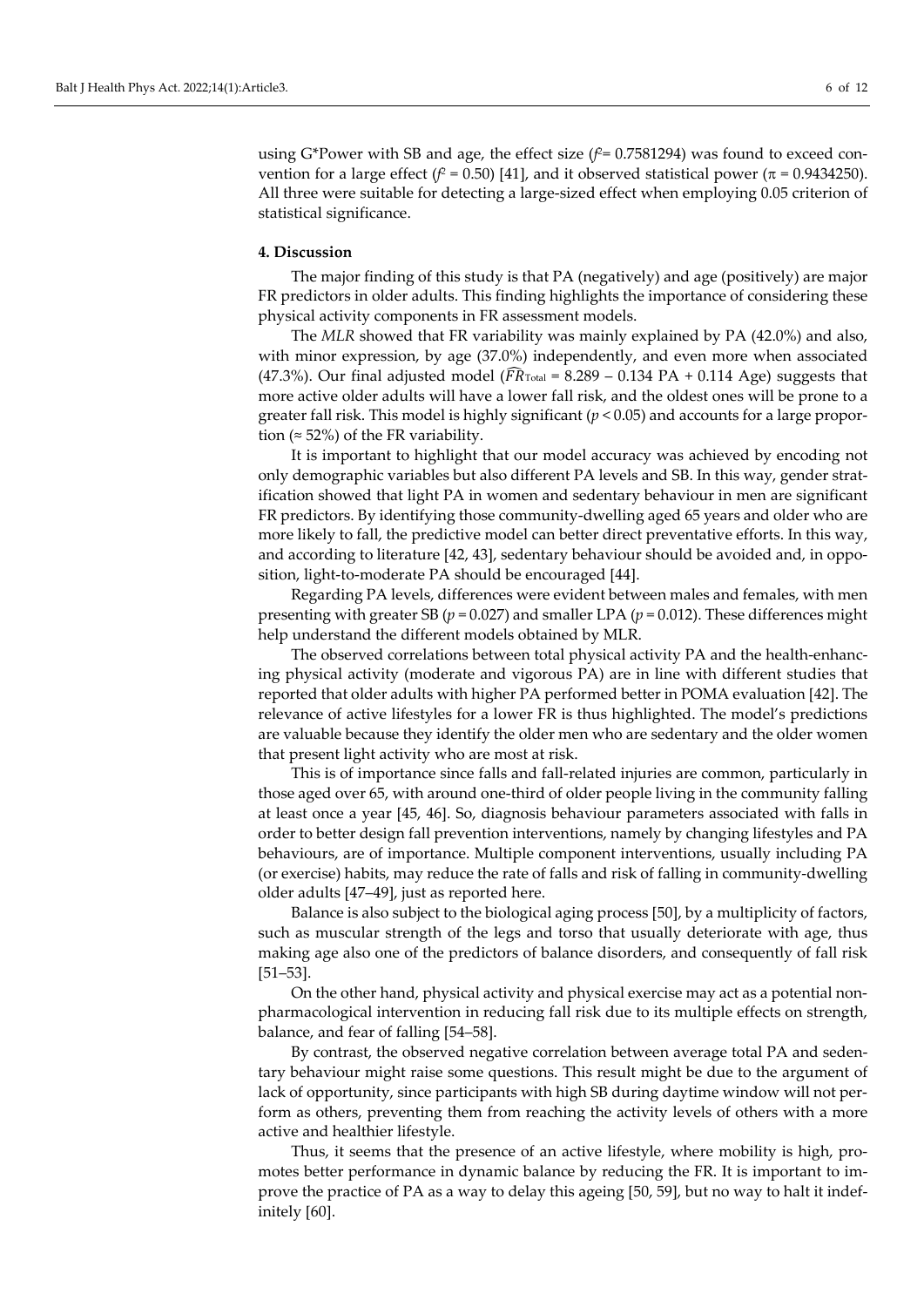The statistical analysis got robust results and achieved large effect size values. To highlight the relevant and original findings of the present study: lower FR correlated significantly, highly, and positively with higher PA and negatively with older age, and higher PA correlated significantly, highly, and positively with bigger LPA, MPA, VPA, and MVPA, and negatively with older age.

This study final adjusted model is then  $\bar{F}R = 8.289 - 0.134 \text{ PA} + 0.114 \text{ Age}$ , meaning that more active elderly persons will have a lower fall risk, and older elderly persons will be prone to a greater fall risk. Regarding the relative weight of PA levels as a predictor variable of FR, the *MLR* showed that FR variability was mainly explained by PA (42.0%) and also, with minor expression, by age (37.0%) independently, and even more when associated (47.3%). This model is highly significant ( $p < 0.05$ ) and accounts for a large proportion ( $\approx$  52%) of FR variability.

No other study like the present one was found that showed an association model with the variables that resulted in the *MLR* model reported here. Cut-off points based on ambulatory activities have only been criticized, and different cut-off points, including both ambulatory and non-ambulatory activities, have been suggested to categorize light, moderate, vigorous, and very vigorous levels of physical activity [61, 62]. In the present study, the authors tried to use the best practices developed so far [63] and in the current national practice [64]. With this in mind, the use of another set of cut-off points might produce distinct models.

#### *4.1. Strengths*

The strengths of this study include the use of objective and reliable instruments by ACM. This methodology provides objective measures of physical activity behaviours that are free of the random and systematic errors associated with self-report. As such, they are believed to provide better assessments for many activities, particularly activities that have proved difficult to measure by self-report (e.g., walking) [42]. Also, to avoid seasonality effects, data were collected for over 14 months. The sample size did not limit the statistical power of the analysis and may have contributed to correlates of PA and age, in both genders.

### *4.2. Limitations*

Nonetheless, this study is not without limitations. First, the sample size was relatively small, and although it did not limit the statistical power and comprised volunteer subjects, this makes generalization of the results difficult. The division of the sample by gender was made, which could threaten the strength, or would jeopardize the robust statistical analysis. Secondly, cross-sectional design does not permit causality conclusions. Future large-scale trials are warranted to investigate which factors are more effective on fall parameters using sensitive measures. Third, data on other potential confounders, such as visual impairment, foot problems, among others, were not assessed. Fourth, the history of falls as a factor of exclusion was chosen, based on the relative increase of the risk to which the participants were exposed during data collection.

Even considering these limitations of the study, the data information of the present study may be important for general practitioners and geriatricians who are responsible for observing, studying, evaluating and early identifying older people with potential fall and balance disorders, in order to suggest active interventions with non-formal or formal physical activities that can mitigate or delay fall risk.

#### **5. Conclusions**

This cross-sectional study showed that lower fall risk is achieved in younger and more active participants. Among all of the predictors of fall risk, older men with more sedentary behaviour have an increased fall risk, while more light physical activity in women may decrease fall risk.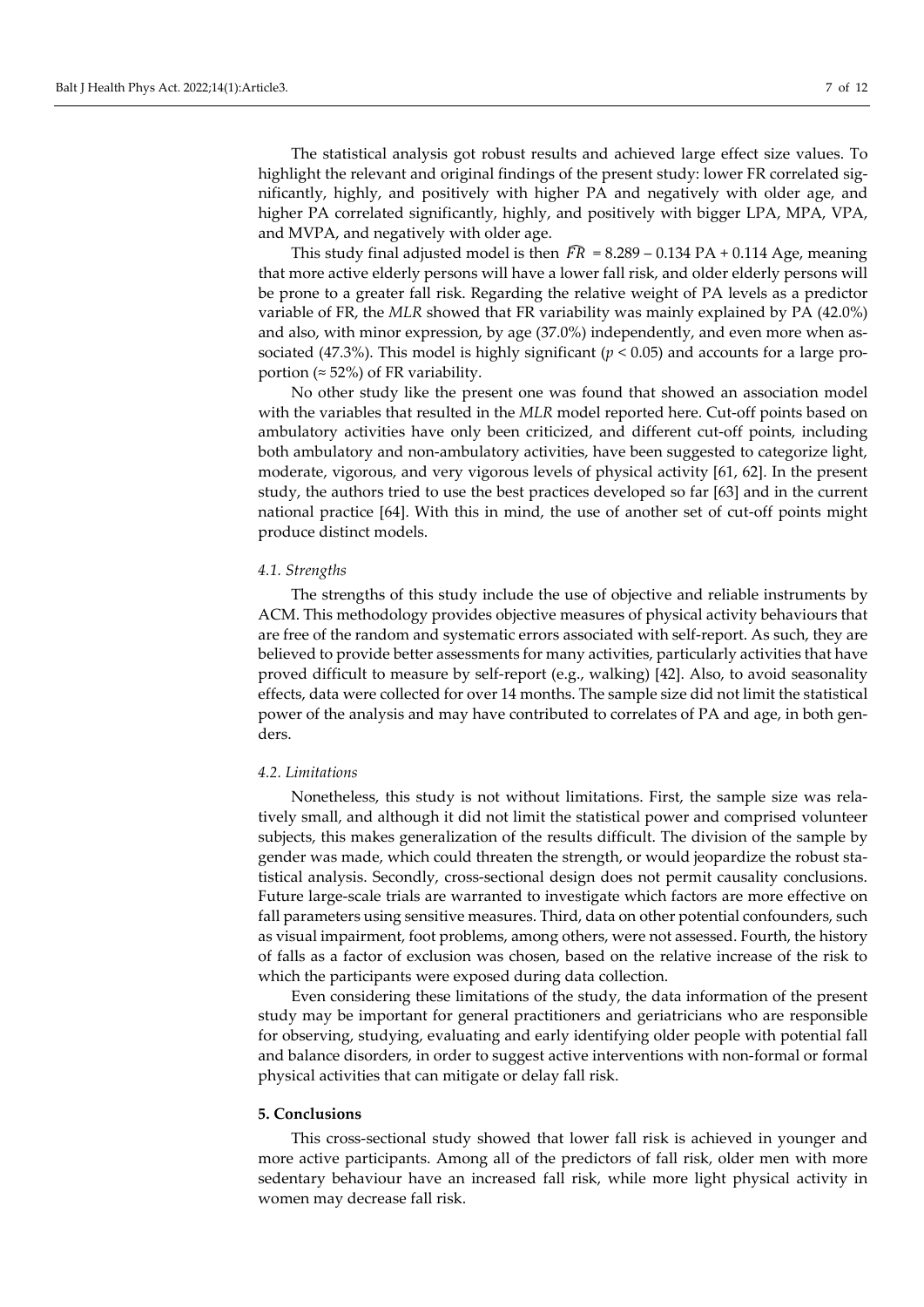This knowledge is of utmost importance and reinforces the strategy for improving physical activity exercise programs for population in general, and specifically for the elderly, promoting active aging with physical activity, in the form of walking and running activities. Working towards fall risk hazards diminution and restraints could be fundamental to promote better autonomy in community-dwelling elderly persons and better understanding how health care providers and elderly caring personnel could impact the falls burdens in social economy.

#### *5.1. Practical implication*

These findings will be useful for clinicians, for caregivers, for health managers in the primary health care service that would use physical activity, sedentary behaviour and light PA scores to categorize high risk fallers among the elderly.

Since these predictors or risk factors are potentially modifiable, rehabilitation programs could be designed to reduce the FR in the elderly that would include physical exercise to improve mobility, strength and dynamic balance as well as to reduce sedentary lifestyles.

#### **References**

- 1. Rubenstein L, Josephson K. The epidemiology of falls and syncope. In: O'Shea RAKD, editor. Falls and syncope in elderly patients Clinics in geriatric medicine. Philadelphia: Saunders; 2002, 141-58. doi: [10.1016/S0749-0690\(02\)00002-2](https://doi.org/10.1016/S0749-0690(02)00002-2)
- 2. O'Sullivan M, Blake C, Cunningham C, Boyle G, Finucane C. Correlation of accelerometry with clinical balance tests in older fallers and non-fallers. Age Ageing. 2009;38:308-13. doi: [10.1093/ageing/afp009](https://doi.org/10.1093/ageing/afp009)
- 3. Shumway-Cook A, Baldwin M, Polissar N, Gruber W. Predicting the probability for falls in community-dwelling older adults. Phys Ther. 1997;77:812-9. doi: [10.1093/ptj/77.8.812](https://doi.org/10.1093/ptj/77.8.812)
- 4. King M, Tinetti M. Falls in community-dwelling older persons. J Am Geriatr Soc. 1995;43(10):1146-54. doi: [10.1111/j.1532-5415.1995.tb07017.x](https://doi.org/10.1111/j.1532-5415.1995.tb07017.x)
- 5. Beegan L, Messinger-Rapport B. Stand by me! Reducing the risk of injurious falls in older adults. Cleve Clin J Med. 2015;82(5). doi: [10.3949/ccjm.82a.14041](https://doi.org/10.3949/ccjm.82a.14041)
- 6. Tinetti M, Speechley M, Ginter S. Risk factors for falls among elderly people living in the community. N Eng J Med. 1988;319:1701-7. doi[: 10.1056/NEJM198812293192604](https://doi.org/10.1056/NEJM198812293192604)
- 7. Pin S, Spini D. Impact of falling on social participation and social support trajectories in a middle-aged and elderly European sample. SSM – Popul Health. 2016;2:382-389. doi: [10.1016/j.ssmph.2016.05.004](https://doi.org/10.1016/j.ssmph.2016.05.004)
- 8. Karuka A, Silva J, Navega M. Analysis of agreement of assessment tools of body balance in the elderly. Rev Bras Fisioter, São Carlos. 2011 Nov-Dec;15(6):460-6. doi: [10.1590/S1413-](https://doi.org/10.1590/S1413-35552011000600006) [35552011000600006](https://doi.org/10.1590/S1413-35552011000600006)
- 9. Ambrose A, Paul G, Hausdorff J. Risk factors for falls among older adults: A review of the literature. Maturitas. 2013;75:51-61. doi[: 10.1016/j.maturitas.2013.02.009](https://doi.org/10.1016/j.maturitas.2013.02.009)
- 10. Bird M, Pittaway J, Cuisick I, Rattray M, Ahuja K. Age-related changes in physical fall risk factors: results from a 3 year follow-up of community dwelling older adults in Tasmania, Australia. Int J Environ Res Public Health. 2013;10:5989-97. doi: [10.3390/ijerph10115989](https://doi.org/10.3390/ijerph10115989)
- 11. Saito E, Ueki S, Yasuda N, Yamazaki S, Yasumura S. Risk factors of functional disability among community-dwelling elderly people by household in Japan: A prospective cohort study. BMC Geriatr. 2014;14:9. doi: [10.1186/1471-2318-14-93](https://doi.org/10.1186/1471-2318-14-93)
- 12. Nguyen H, Mirza F, Naeem M, Baig M. Falls management framework for supporting an independent lifestyle for older adults: A systematic review. Aging Clin Exp Res. 2018;30:1275-86. doi[: 10.1007/s40520-018-1026-6](https://doi.org/10.1007/s40520-018-1026-6)
- 13. Chan B, Marshall L, Winters K, Faulkner K, Schwartz A, Orwoll E. Incident fall risk and physical activity and physical performance among older men: The osteoporotic fractures in men study. Am J Epidemiol. 2007 Mar 15;165(6):696-703. doi[: 10.1093/aje/kwk050](https://doi.org/10.1093/aje/kwk050)
- 14. Yokoya T, Demura S, Sato S. Relationships between physical activity, ADL capability and fall risk in community-dwelling Japanese elderly population. Environ Health Prev Med. 2007; Jan 12:25-32. doi: [10.1007/BF02898189](https://doi.org/10.1007/BF02898189)
- 15. Wijlhuizen G, de Jong R, Hopman-Rock M. Older persons afraid of falling reduce physical activity to prevent outdoor falls. Prevent Med. 2007;44:260-4. doi: [10.1016/j.ypmed.2006.11.003](https://doi.org/10.1016/j.ypmed.2006.11.003)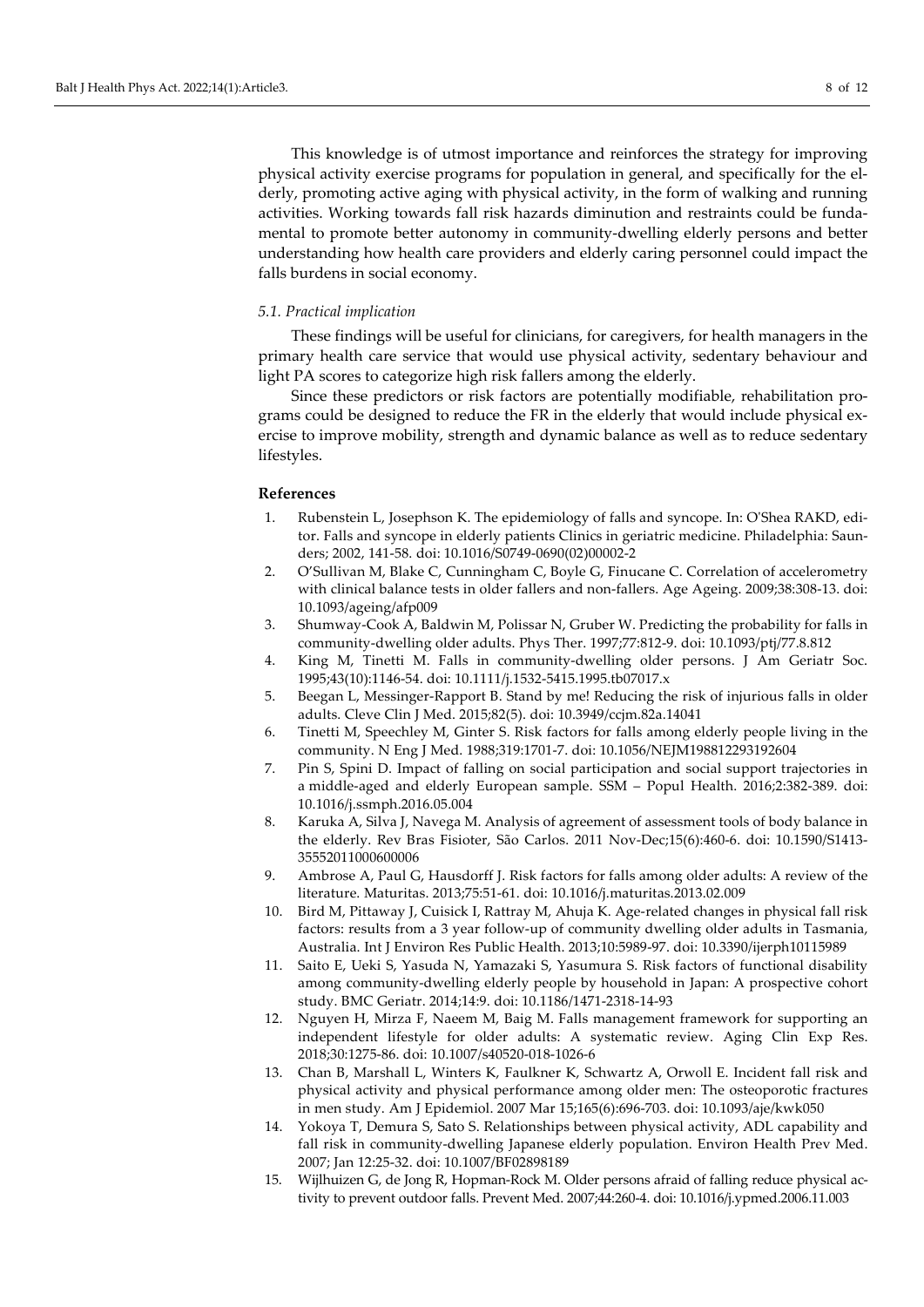- 16. Sievänen H, Kannus P. Physical activity reduces the risk of fragility fracture. PLoS Med. 2007;4(6):e222. [10.1371/journal.pmed.0040222](https://doi.org/10.1371/journal.pmed.0040222)
- 17. Heesch K, Byles J, Brown W. Prospective association between physical activity and falls in community-dwelling older women. J Epidemiol Commun Health. 2008;62:421-6. doi: [10.1136/jech.2007.064147](https://doi.org/10.1136/jech.2007.064147)
- 18. Klenk J, Kerse N, Rapp K, Nikolaus T, Becker C, Rothenbacher D, et al. Physical Activity and Different Concepts of Fall Risk Estimation in Older People–Results of the ActiFE-Ulm Study. PloS One. 2015;6:1-11. doi: [10.1371/journal.pone.0129098](https://doi.org/10.1371/journal.pone.0129098)
- 19. Hsieha K, Roacha K, Wajdab D, Sosnoff J. Smartphone technology can measure postural stability and discriminate fall risk in older adults. Gait Post. 2019;67:160-5. doi: [10.1016/j.gaitpost.2018.10.005](https://doi.org/10.1016/j.gaitpost.2018.10.005)
- 20. Rivolta M, Aktaruzzamana M, Rizzo G, Lafortuna C, Ferrarin M, Bovi G, et al. Evaluation of the Tinetti score and fall risk assessment via accelerometry-based movement analysis. Artif Intelli Med. 2018; 08:1-10.
- 21. Immonen M, SimiläH. Comparison of Accelerometry-Based Features for Fall Risk Assessment Measured From Two Sensor Locations. IEEE J Biomed Health Inform. 2018;18:2076-9.
- 22. Kikkert L, de Groot M, van Campen J, Beijnen J, Hortoba ́gyi T, Vuillerme N, et al. Gait dynamics to optimize fall risk assessment in geriatric patients admitted to an outpatient diagnostic clinic. PloS One. 2016;12(6):e0178615. doi: [10.1371/journal.pone.0178615](https://doi.org/10.1371/journal.pone.0178615)
- 23. Tremblay M. Letter to the editor: standardized use of the terms "sedentary" and "sedentary behaviours". Appl Physiol Nutr Metab. 2012;37(3):540-2. doi[: 10.1139/h2012-024](https://doi.org/10.1139/h2012-024)
- 24. CIOMSP. International Ethical Guidelines for Biomedical Research Involving Human Subjects. Geneva Switzerland: Council for International Organizations of Medical Sciences Publications; 2002.
- 25. WHO. Standards and Operational Guidance for Ethics Review of Health-Related Research with Human Participants. Geneva, Switzerland: World Health Organization; 2011.
- 26. WHO. Ethical issues in Patient Safety Research Interpreting existing guidance. Geneva, Switzerland: World Health Organization; 2013.
- 27. Sardinha L, Andersen L, Anderssen S, Quiterio A, Ornelas R, Froberg K, et al. Objectively measured time spent sedentary is associated with insulin resistance independent of overall and central body fat in 9- to 10-year-old Portuguese children. Diabet Care. 2008;31(3):569- 75. doi: [10.2337/dc07-1286](https://doi.org/10.2337/dc07-1286)
- 28. Egerton T, Paterson K, Helbostad J. The association between gait characteristics and ambulatory physical activity in older people: A cross-sectional and longitudinal observational study using Generation 100 Data. J Aging Phys Act. 2017;25:10-9. doi: [10.1123/japa.2015-](https://doi.org/10.1123/japa.2015-0252) [0252](https://doi.org/10.1123/japa.2015-0252)
- 29. Hagstromer M, Oja P, Sjostrom M. Physical activity and inactivity in an adult population assessed by accelerometry. Med Sci Sport Exerc. 2007;39(9):1502-8. doi[: 10.1249/mss.0b013e3180a76de5](https://doi.org/10.1249/mss.0b013e3180a76de5)
- 30. Marques A, Soares P, Soares-Miranda L, Moreira C, Oliveira-Tavares A, Clara-Santos P, et al. Evaluation of physical activity programmes for the elderly – exploring the lessons from other sectors and examining the general characteristics of the programmes. BMC Res Notes. 2011;4:368. doi: [10.1186/1756-0500-4-368](https://doi.org/10.1186/1756-0500-4-368)
- 31. Tinetti M. Performance-oriented assessment of mobility problems in elderly patients. J Am Geriatr Soc. 1986;34(2):119-26. doi: [10.1111/j.1532-5415.1986.tb05480.x](https://doi.org/10.1111/j.1532-5415.1986.tb05480.x)
- 32. Raîche M, Hébert R, Prince F, Corriveau H. Screening older adults at risk of falling with the Tinetti Balance scale. Lancet. 2000 Sep;356:1001-2. doi: [10.1016/S0140-6736\(00\)02695-7](https://doi.org/10.1016/S0140-6736(00)02695-7)
- 33. Jahantabi-Nejad S, Azad A. Predictive accuracy of performance oriented mobility assessment for falls in older adults: A systematic review. Med J Islam Repub Iran. 2019 May;1:33- 8. doi: [10.47176/mjiri.33.38](https://doi.org/10.47176/mjiri.33.38)
- 34. Cherian A, Kanagaraj R, Jidesh V, Swaminathan N. A study to evaluate the correlation between Tinetti Performance Oriented Mobility Assessment (Tinetti Poma) with Functional Reach Test (FRT) and Timed UP and Go Test (TUG) in assessing balance among elderly. Ind J Physiother Occup Ther. 2016 July-Sept.;10(3):169-73. doi: [10.5958/0973-](https://doi.org/10.5958/0973-5674.2016.00104.0) [5674.2016.00104.0](https://doi.org/10.5958/0973-5674.2016.00104.0)
- 35. Sterke C, Huisman S, van Beeck E, Looman C, van der Cammen T. Is the Tinetti Performance Oriented Mobility Assessment (POMA) a feasible and valid predictor of short-term fall risk in nursing home residents with dementia? Int Psychogeriatr. 2010 Mar;22(2):254- 63. doi: [10.1017/S1041610209991347](https://doi.org/10.1017/S1041610209991347)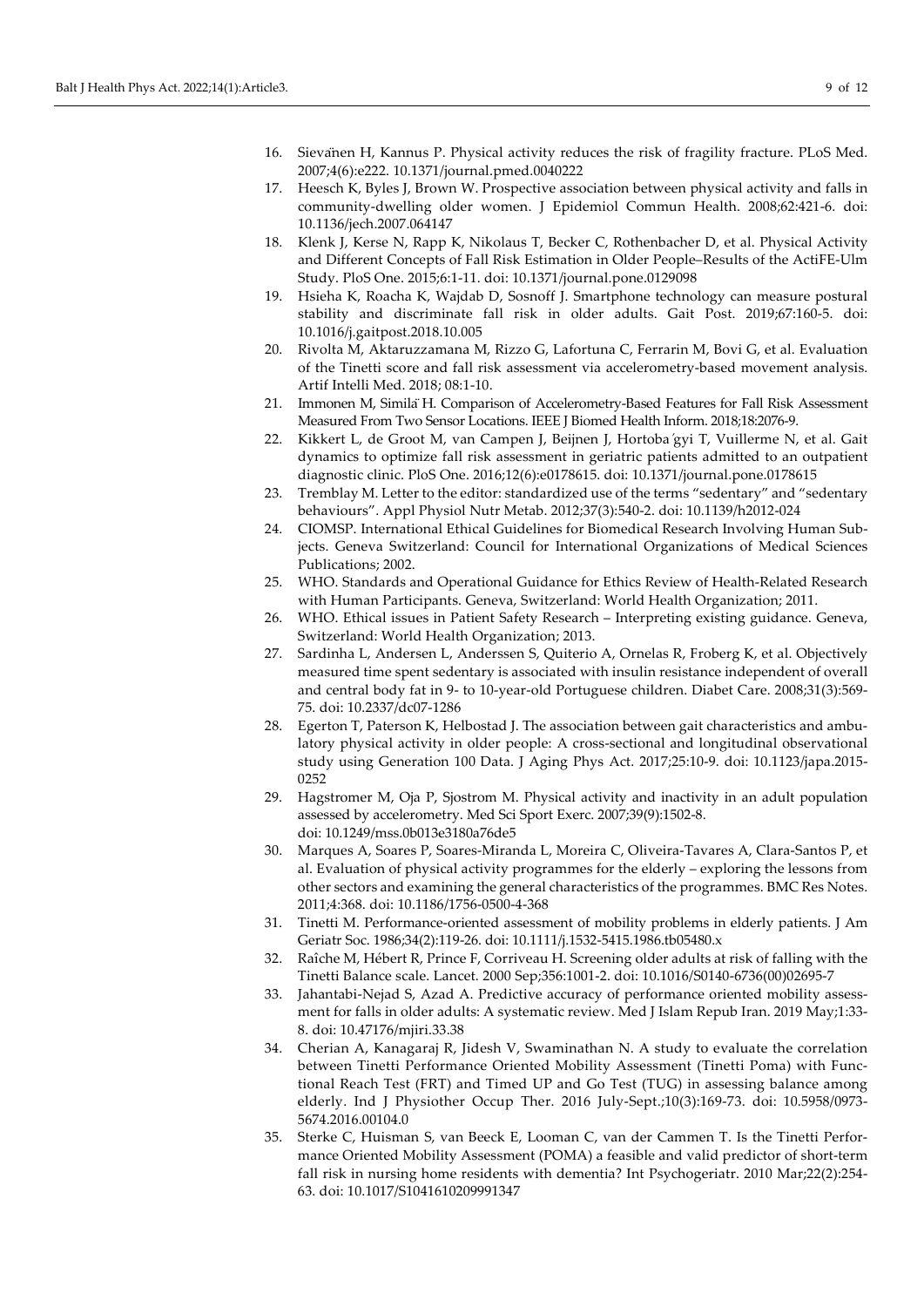- 36. Mitchell K, Newton R. Performance-oriented mobility assessment (POMA) balance score indicates need for assistive device. Disabil Rehabil Assist Technol. 2006 June;1(3):183-9. doi: [10.1080/17483100500519325](https://doi.org/10.1080/17483100500519325)
- 37. Finn J, Alvarez M, Jett R, Axtell R, Kemler D. Stability performance assessment among subjects of disparate balancing abilities. Med Sci Sport Exerc. 1999;31(5):S252. doi: [10.1097/00005768-199905001-01209](https://doi.org/10.1097/00005768-199905001-01209)
- 38. Rivolta M, Sassi R. Linear-sigmoidal modelling of accelerometer features and Tinetti Score for automatic fall risk assessment. IEEE J Biomed Health Inform. 2017;17:3810-3.
- 39. Schoene D, Valenzuela T, Lord S, de Bruin E. The effect of interactive cognitive-motor training in reducing fall risk in older people: a systematic review. BMC Geriatr. 2014;14:107. doi: [10.1186/1471-2318-14-107](https://doi.org/10.1186/1471-2318-14-107)
- 40. Hopkins WG. A new view of statistics. A Scale of Magnitudes for Effect Statistics. Melbourne, Australia: Victoria University; 1997.
- 41. Cohen J. Statistical power analysis for the behavioral sciences 2nd ed. Hillsdale, NJ: Lawrence Erlbaum Associates; 1988.
- 42. Liao Y, Hsu H, Shibata A, Ishii K, Koohsari M, Oka K. Associations of total amount and patterns of objectively measured sedentary behavior with performance-based physical function. Prev Med Rep. 2018;12:128-34. doi: [10.1016/j.pmedr.2018.09.007](https://doi.org/10.1016/j.pmedr.2018.09.007)
- 43. Yasunaga A, Shibata A, Ishii K, Koohsari M, Inoue S, Sugiyama T, et al. Associations of sedentary behavior and physical activity with older adults' physical function: An isotemporal substitution approach. BMC Geriatr. 2017;17(280):1-7. doi[: 10.1186/s12877-017-0675-1](https://doi.org/10.1186/s12877-017-0675-1)
- 44. Santos D, Silva A, Baptista F, Santos R, Vale S, Mota J, et al. Sedentary behavior and physical activity are independently related to functional fitness in older adults. Experim Gerontol. 2012;47(12):908-12. doi: [10.1016/j.exger.2012.07.011](https://doi.org/10.1016/j.exger.2012.07.011)
- 45. Grimmer M, Riener R, Walsh C, Seyfarth A. Mobility related physical and functional losses due to aging and disease – A motivation for lower limb exoskeletons. J Neuro Eng Rehab. 2019;2019(16(2)):1–21. doi: [10.1186/s12984-018-0458-8](https://doi.org/10.1186/s12984-018-0458-8)
- 46. Mahoney J, Glysch R, Guilfoyle S, Hale L, Katcher M. Trends, risk factors, and prevention of falls in older adults in Wisconsin. Wis Med J. 2005;104(1):22-8.
- 47. Borysiuk Z, Konieczny M, Krecisz K, Pakosz P, Krolikowska B. Effect of six-week intervention program on postural stability measures and muscle coactivation in senior-aged women. Clin Interv Aging. 2018;13:1701-8. doi: [10.2147/CIA.S167782](https://doi.org/10.2147/CIA.S167782)
- 48. Chase J, Phillips L, Brown M. Physical Activity intervention effects on physical function among community-dwelling older adults: A systematic review and meta-analysis. J Aging Phys Act. 2017;25:149-70. doi[: 10.1123/japa.2016-0040](https://doi.org/10.1123/japa.2016-0040)
- 49. Mahoney J, Dumas K, Holtzer R. Visual-Somatosensory Integration is Linked to Physical Activity Level in Older Adults. Multisens Res. 2015;28:11-29. doi[: 10.1163/22134808-00002470](https://doi.org/10.1163/22134808-00002470)
- 50. Spirduso W, Francis K, Mcrae P. Physical Dimensions of Aging. 2 ed. Champaign, Il.: Human Kinetics; 2005.
- 51. Di Nardo F, Mengarelli A, Maranesi E, Burattini L, Fioretti S. Assessment of the ankle muscle co-contraction during normal gait: A surface electromyography study. J Electromyogr Kinesiol. 2015;25:347-54. doi[: 10.1016/j.jelekin.2014.10.016](https://doi.org/10.1016/j.jelekin.2014.10.016)
- 52. Rath R, Wade MG. The two faces of postural control in older adults: stability and function. EBioMedicine. 2017;21:5-6. doi[: 10.1016/j.ebiom.2017.03.030](https://doi.org/10.1016/j.ebiom.2017.03.030)
- 53. Remaud A, Thuong-Cong C, Bilodeau M. Age-related changes in dynamic postural control and attentional demands are minimally affected by local muscle fatigue. Front Aging Neurosci. 2016;7(257):1-13. doi: [10.3389/fnagi.2015.00257](https://doi.org/10.3389/fnagi.2015.00257)
- 54. Ayoubi F, Launay C, Annweiler C, Beauchet O. Fear of Falling and Gait Variability in Older Adults: A Systematic Review and Meta-analysis. J Am Med Dir Assoc. 2014;2015(16):14–9. doi[: 10.1016/j.jamda.2014.06.020](https://doi.org/10.1016/j.jamda.2014.06.020)
- 55. Raimundo A, Correia P, Batalha N, Tomas-Carus P, Pereira C. Isokinetics strength relation with fear of fall, falls and physical activity level in elderly women. In: International Congress of Exercise and Sports Performance; 2014, 71.
- 56. Riebe D, Ehrman J, Liguori G, Magal M. ACSM's Guidelines for Exercise Testing and Prescription. Riebe D, editor. Philadelphia, PA: Wolters Kluwer; 2018.
- 57. Svantesson U, Babagbemi B, Foster L, Alricsson M. Influences on modern multifactorial falls prevention interventions and fear of falling in non-frail older adults: A literature review. J Clin Med Res. 2014 Oct;6(5):314-20. doi: [10.14740/jocmr1874w](https://doi.org/10.14740/jocmr1874w)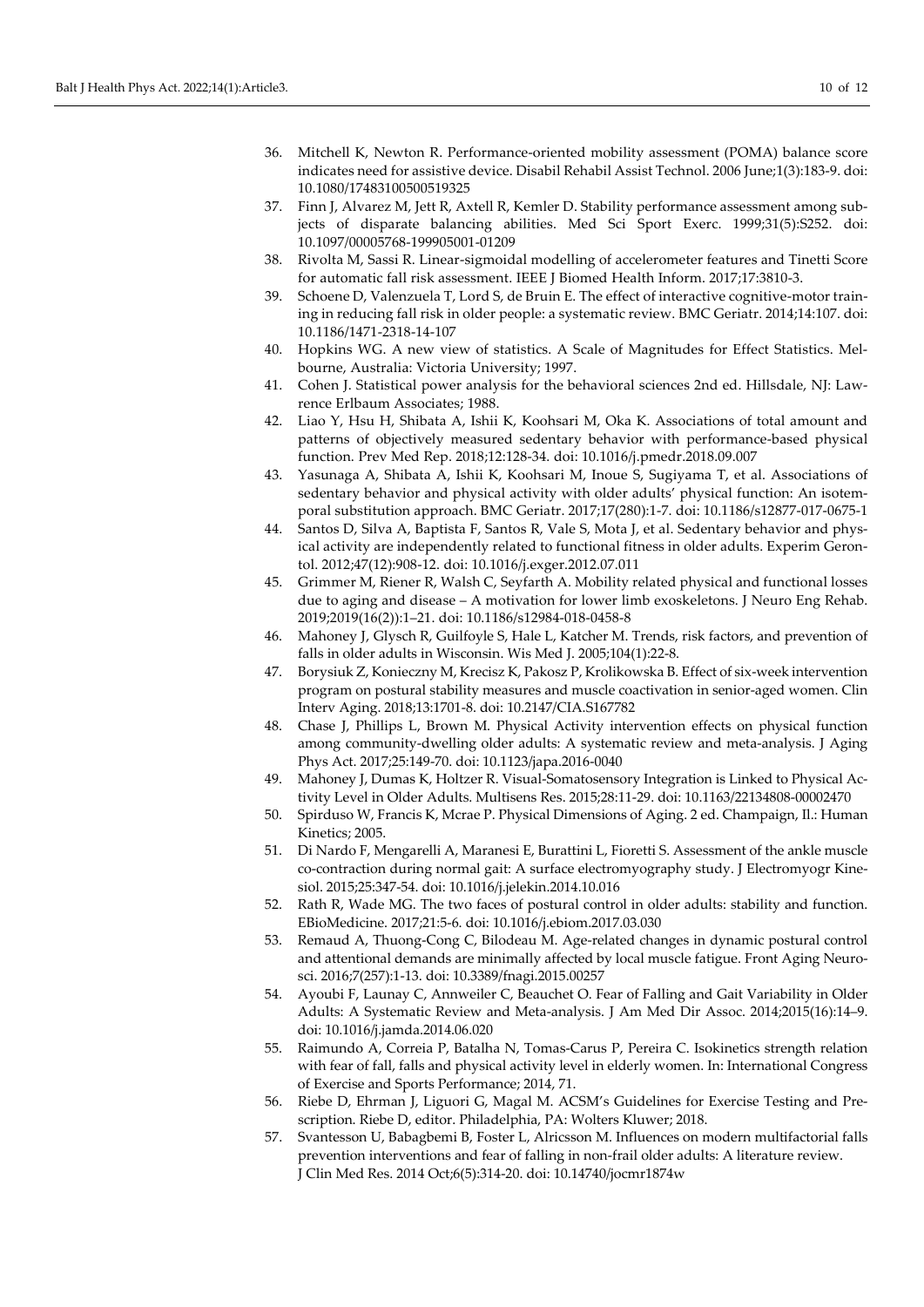- 58. Oliveira L, Mattos R, Castro J, Barbosa J, Chame F, Vale R. Effect of supervised physical exercise on flexibility of fibromyalgia patients. Rev Dor São Paulo. 2017;18:2. doi: [10.5935/1806-](https://doi.org/10.5935/1806-0013.20170029) [0013.20170029](https://doi.org/10.5935/1806-0013.20170029)
- 59. Rikli R, Jones C. Development and validation of a functional fitness test for community-residing older adults. J Aging Phys Act. 1999;7(2):129-61. doi: [10.1123/japa.7.2.129](https://doi.org/10.1123/japa.7.2.129)
- 60. Kenny G, Groeller H, McGinn R, Flouris A. Age, human performance, and physical employment standards. Appl Physiol Nutr Metab. 2016;41:S92-S107. doi: [10.1139/apnm-2015-0483](https://doi.org/10.1139/apnm-2015-0483)
- 61. Matthew CE. Calibration of accelerometer output for adults. Med Sci Sports Exer. 2005; 37(Suppl.):512-22. doi[: 10.1249/01.mss.0000185659.11982.3d](https://doi.org/10.1249/01.mss.0000185659.11982.3d)
- 62. Nichols JF, Morgan CG, Chabot LE, Sallis JF, Calfas KJ. Assessment of physical activity with the Computer Science and Applications, Inc., accelerometer: Laboratory versus field validation. Res Q Exerc Sport. 2000;71(36-43). doi[: 10.1080/02701367.2000.10608878](https://doi.org/10.1080/02701367.2000.10608878)
- 63. Matthews C, Hagströmer M, Pober D, Bowles H. Best practices for using physical activity monitors in population-based research. Medicine and science in sports and exercise. 2012;2012(44(Suppl 1)):S68–76. doi: [10.1249/MSS.0b013e3182399e5b](https://doi.org/10.1249/MSS.0b013e3182399e5b)
- 64. Ribeiro TV. Estudo Do Equilíbrio Estático E Dinâmico Em Indivíduos Idosos. Porto: Universidade do Porto; 2009.